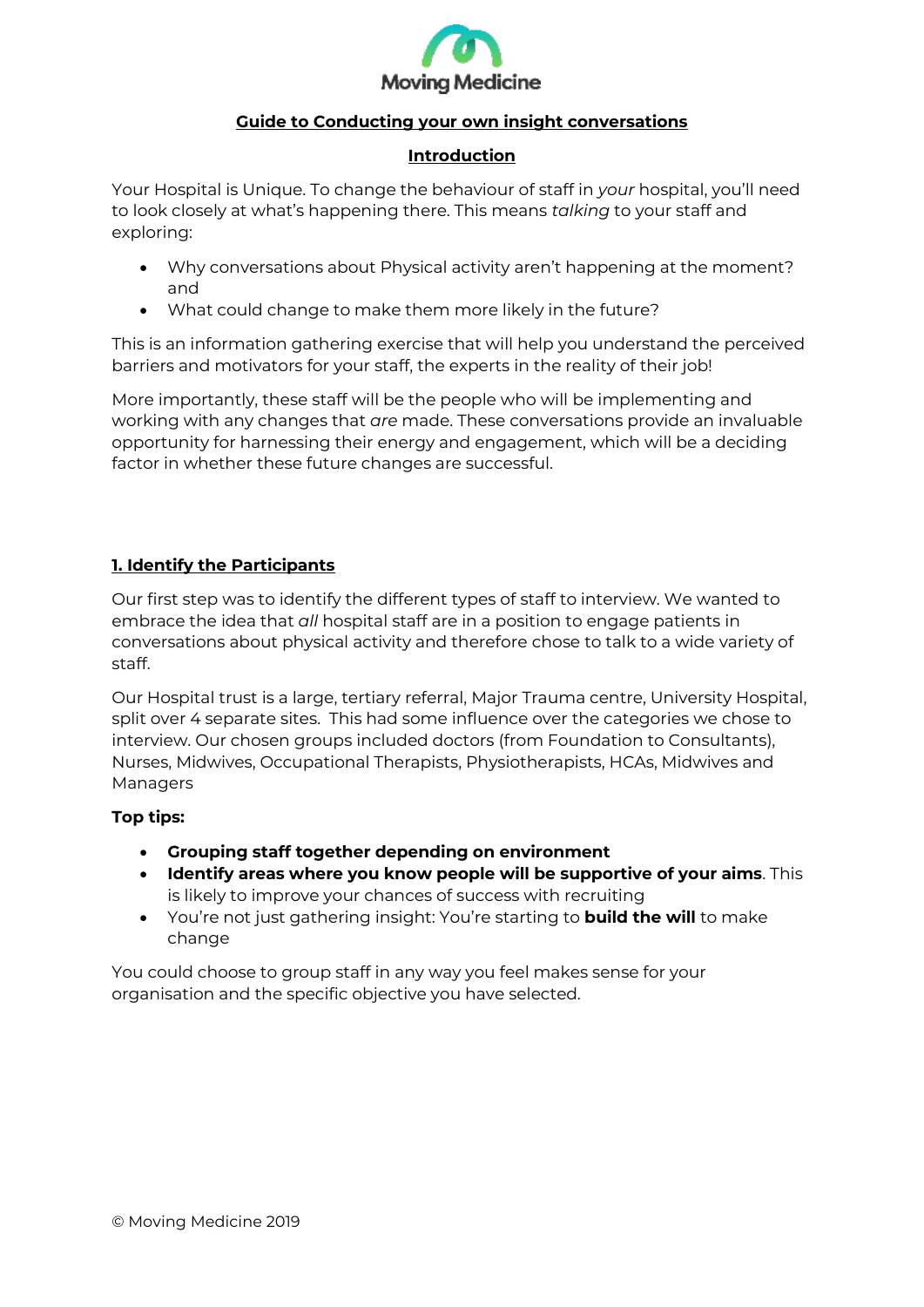# **2. Engaging Participants**

**We took a pragmatic, 'snowball' approach, initially engaging existing contacts and asking them to disseminate***.* In our case, these were either people who were actively involved in our Active Hospitals project or personal contacts, colleagues that we have worked with at some point, past or present, clinically or otherwise.

An **initial email was sent out** with a brief description of the project and what we were asking for (90mins of time to talk to staff).

People who showed interest were **sent more detailed information** about the interview process, invited to ask further questions if they had them and invited to fill in availability for interviews on a Google form.

People who replied initially but then didn't provide me with availability**, got followed up with a telephone call** to check availability with the assumption that they had probably just been too busy to reply!

#### **Top Tips**

- **Use your colleagues and contacts** to reach other people in the hospital you may not normally come into contact with.
- **Get buy in** from the senior staff of the people you are trying to reach!
- **Persevere!** Be prepared to follow up with telephone calls and face to face canvassing.
- **Some groups are harder to reach than others.** Think creatively about how to engage these specific groups.
- **Engaging people means empathising** with the challenges they may face in taking part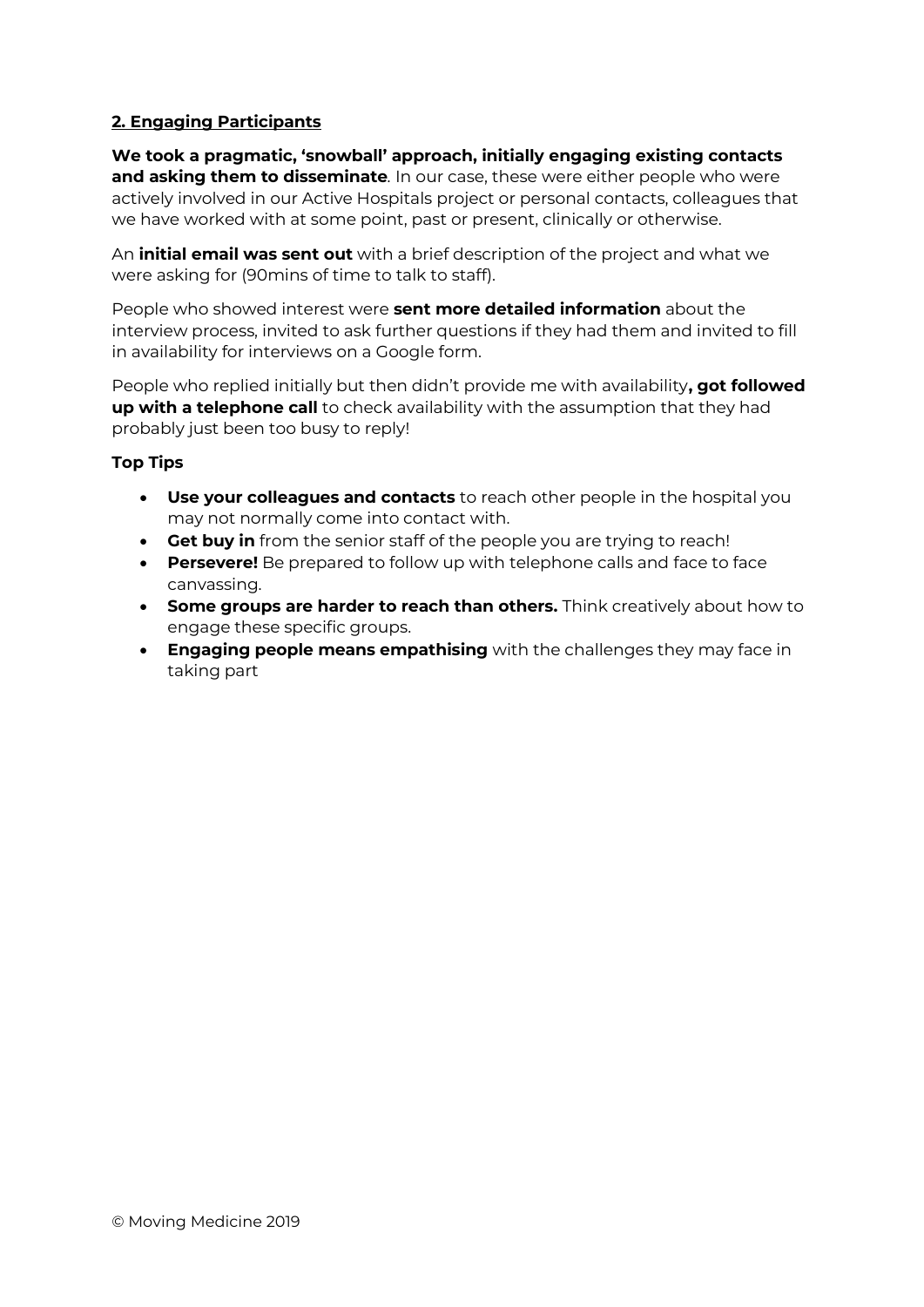# **3. Arranging the Conversation**

So, now you have interested people, how do you go about finding a time when they are all available to meet? We anticipated that this would be difficult and it was certainly one of the more challenging parts of the work!

Hospital staff are, by nature, busy creatures and we were asking them to give up precious time to come and talk to us. They are also, however, caring and kind and interested in improving the health of their patients and we were pleasantly surprised by the level of interest and support from our staff in all settings.

## **Options**

Use a Google form, or similar, to establish initial availability. Even if not everyone fills it in you can use the information to narrow down possible options for others in the group.

Asking groups to arrange a time amongst themselves - this works well if they already know each other and worked well for our Midwife and Therapist groups.

Set a date and hope people show up(!) – we used this for the Junior doctor group who found it much harder to commit to a day and time due to unpredictable clinical commitments.

#### **Examples of hard to reach groups and how we overcame this:**

**HCAs** – Via the 'snowball' approach above we discovered there was an HCA development Nurse. Options then included arranging an interview group at an HCA study day OR contacting all of the Ward sisters to explain what we were trying to do. In the end it took a friendly ward sister to accommodate us on a ward for one day and allowed us to chat to HCAs as they became available.

**Junior Doctors** – We offered free pizza at the end of a working day (5.30pm) to encourage junior doctors to attend. We were also flexible in our start time and recognised that some would potentially need to leave half-way through the interview (some were on call for the evening) and made it clear that we would still get value from their attendance.

## **Top Tips**

- Find ways to **make it as easy as possible** for Staff to get involved
- Think of times and places where you have **staff in the same place at the same time** (Eg Teaching / Meetings / study days) and arrange to speak to people at these times, before or after.
- **Consider the different working patterns** of certain groups when arranging getting a group together.
- **Offer compensation** for staff's time Especially those who are less able to take time out of their clinical duties during working hours.
- **Don't be disheartened** if people don't immediately say Yes or are slow to reply, persevere!
- **Be nice, be understanding, be flexible!**
- **We live in a society of information overload** and this is no different for hospital staff.
- Emails can be effective but a **follow up telephone call or dropping into the ward or office** makes a much bigger impact and saves time overall.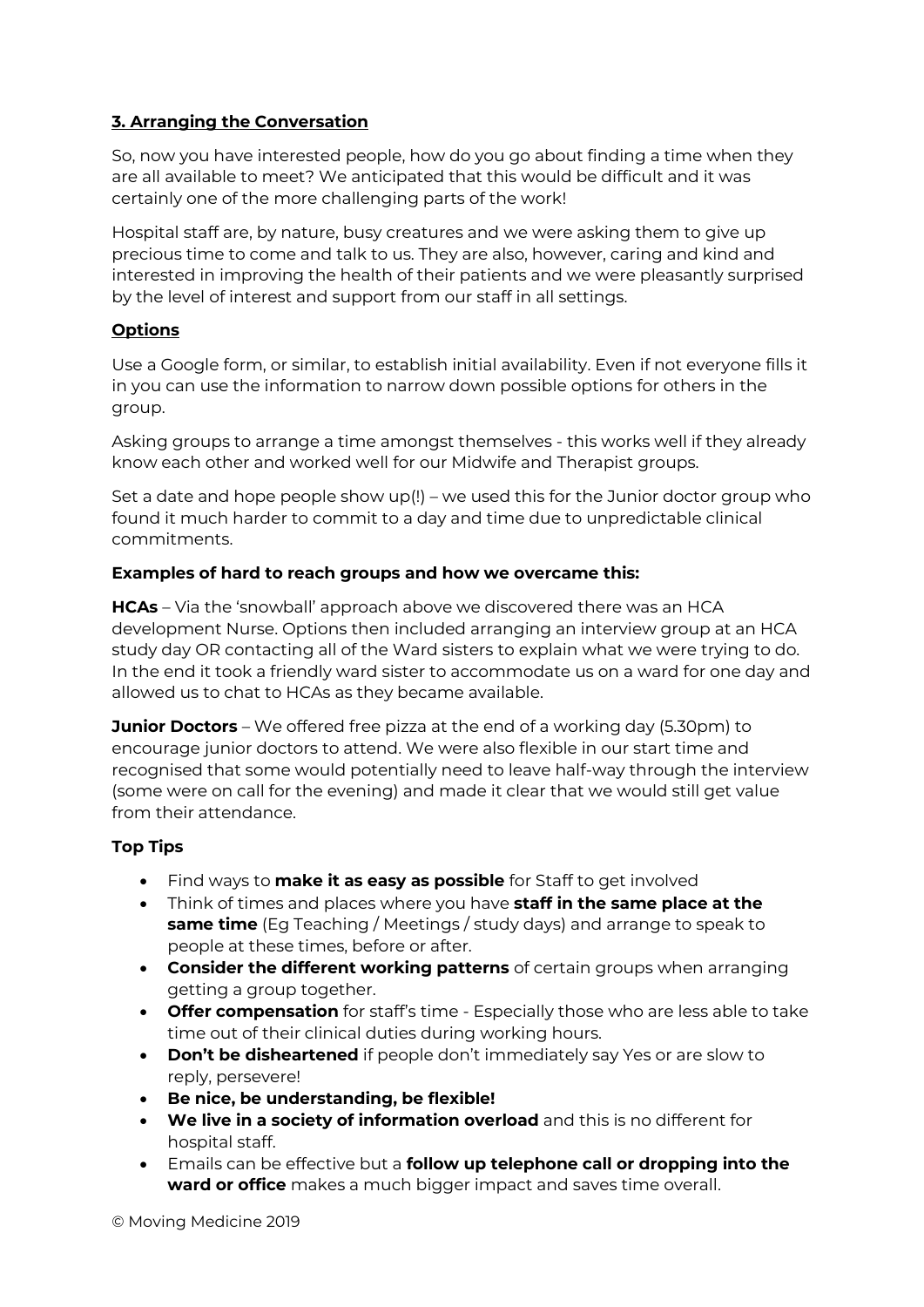# **4. Frame the Conversation**

#### **Here's how we framed our conversations:**

We know that many patients can benefit from increasing their Physical activity

We also know that staff can play a vital role in encouraging this by initiating conversations about physical activity

The reality is that those conversations don't always happen and there are many reasons *why* those conversations don't happen in practice.

It's that reality that we would really like your expert input on. You understand more than anyone the context you work in and the pressures that you face.

We are not interested in persuading you to do anything differently. What we would really like is to understand a bit more about the everyday reality of staff in roles like yours.

## **Top tips:**

- Use a similar structure to the one above to introduce the subject
- Avoid framing it in a way that implies another thing will be added onto an already too long list of things to do, that they should have been doing this already or that they, individually, are wholly responsible for not already doing this!

#### **5. Plan for the Conversation**

Be prepared for conversations which **follow the energy and interests of the staff** you're talking to and which don't therefore follow a strict, pre-set sequence of questions.

The conversations should be **'semi-structured'**, ensuring you cover a broad range of relevant topics, and avoid getting fixated on one narrow area of concern.

**Have a broad check-list** of big questions you want to cover before the interview is finished and base that check-list on what we already know about the topic in hand.

In this case, the underlying topic is: why are people doing what they do at the moment, and what could change.

Fortunately for us, there's a lot of pre-existing research and theory around those questions. The framework we used is COM-B, which states that, for somebody to behave (B) in a certain way they need not just the motivation (M) but also the capability (C) and opportunity (O) (Michie et al., 2011)

The COM-B framework is a great way of prompting yourself to explore the full range of factors involved in behaviour: not just individual factors, like motivation and skill level, but also the influences of the social and physical context on behaviour.

And one last thing: before you start exploring why conversations about physical activity don't happen, **it is probably worth asking what conversations** *do already* **happen**. Apart from yielding lots of useful insight about what's already there to build on, this helps avoid unhelpful framings of the topic.

References:Michie S, van Stralen, MM, West R. The behaviour change wheel: A new method for characterising and designing behaviour change interventions. Implementation Science (2011) 6:42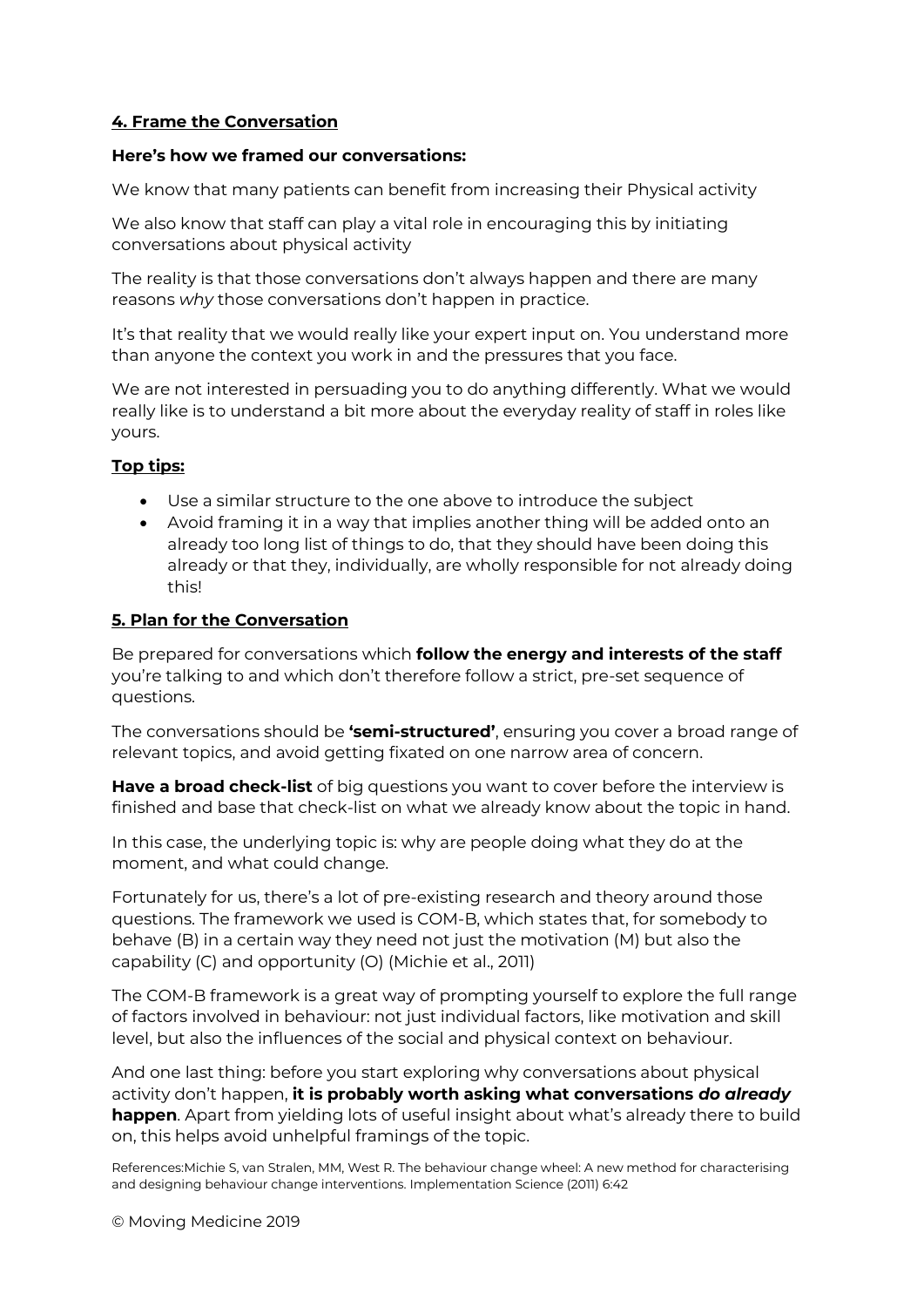# **6. Capture the Conversation**

However you run the conversations, you'll need to make sure you leave with some kind of record of what was said. Don't rely on remembering everything – because you won't!

**Audio-recording conversations** may be the best way to get a *faithful* record of everything that is said, BUT there are some clear drawbacks too.

First, you need to be very careful to stay on the right side of Data Protection rules, and to get full and genuinely informed consent for recording.

Secondly, you may need to manage legitimate anxieties about what will happen to recorded material, which could constrain what people say.

Thirdly, you'll have to be ready to handle the material that comes out at the end: listening back to recordings takes time, while transcribing is time-consuming and potentially costly.

For many purposes, therefore, taking notes as you go along may be a better solution – especially if someone else can come along with you to take the notes, so you can focus on the conversation. You can always supplement notes made during the conversation with further notes written *immediately* after it finishes.

## **7. Reflect on the Conversation**

Staff are experts in their own realities. They're ideally placed to give a first-hand, ethnographic perspective on what's going on and what could change.

At the same time, they're human beings: and human beings have blind spots. We fail to spot critical factors in our physical and social contexts, especially if we've grown used to them. And we can also be very wrong about ourselves.

The things you hear from staff are valuable evidence, but it's evidence that needs interpretation. To help you do that, it can be useful to compare it to other sources of evidence. For example, you might look at what you've heard in the light of the COM-B framework; or compare it to the points we've set out on this website; or compare what different groups of staff say in the same context; or even go and spend some time in that context yourself, to form your own impressions.

Finally, as you pull start to draw some tentative conclusions about what's going on and what needs to change, remember that you too are human, and have your own blind spots. They can never be eliminated, only challenged by others. Which is one reason why you need to continue the conversation…